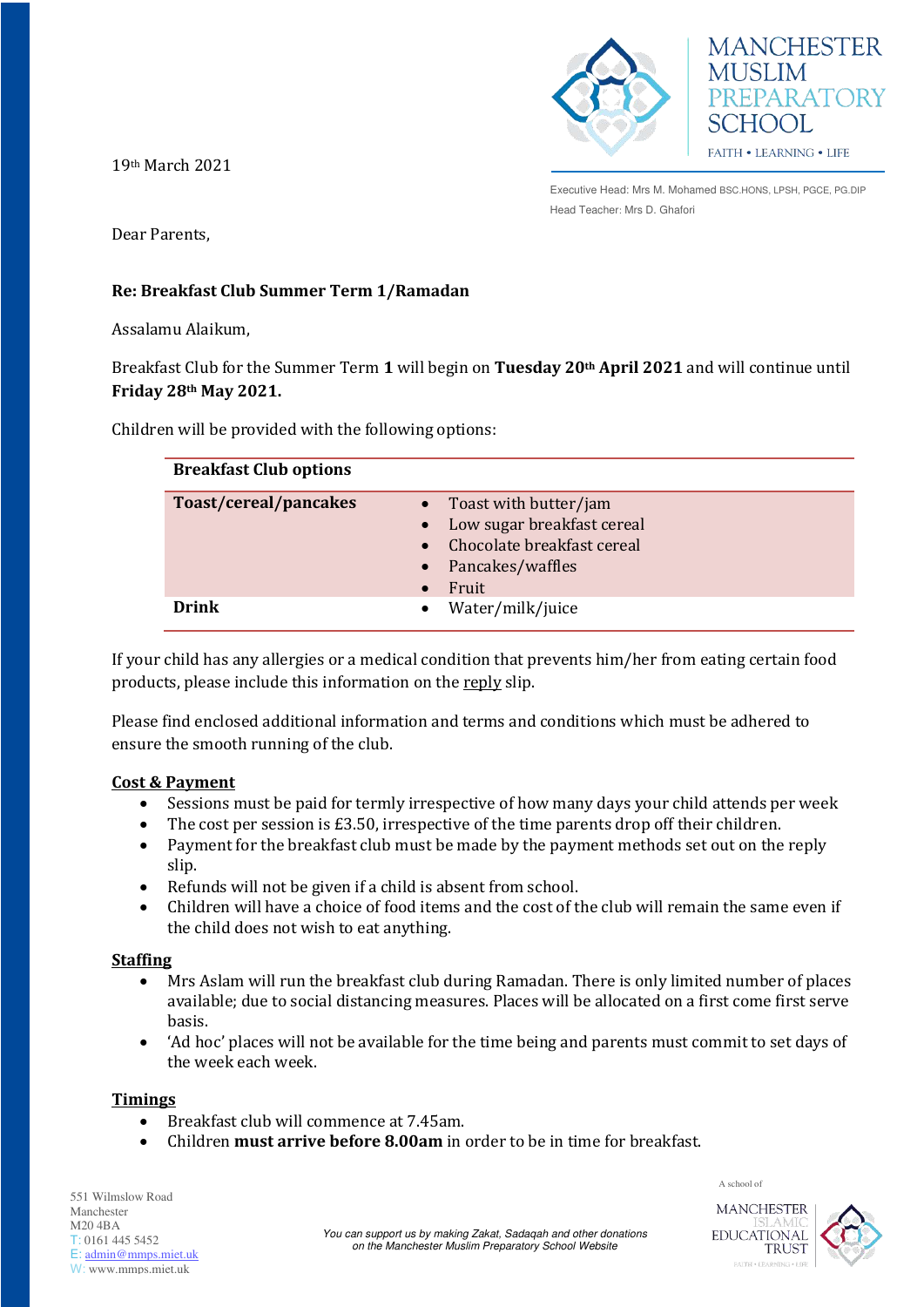

#### **Entry into the Nursery classroom & handing over**

- Parents must only use the Nursery entrance and hand their child over to a member of the breakfast club staff.
- Parents arriving **earlier than 7.45am** must wait at the gate with their child until the Nursery doors open at 7.45am.
- Parents **must ring the buzzer** at the main entrance of the school, to gain entry from 7.45am onwards.

#### **Parking**

 When dropping off children parents must park appropriately ensuring that they DO NOT PARK on the yellow grid lines. Parents must not block the car park so that all staff can park their cars safely.

#### **In case of an unexpected school closure, e.g. adverse weather conditions**

- The office will inform parents via text message that the school is closed. However, the school cannot guarantee that the message to close the school will reach parents before they set off.
- Any parents who arrive at school when there is a closure are responsible for arranging appropriate supervision for their child.

If you want your child to attend the breakfast club:

- **Please ensure you have emailed the completed reply slip with the correct remittance by Wednesday 24th March 2021 to admin@mmps.miet.uk**
- Indicate any medical conditions

### **Precautions to limit the spread of Coronavirus in School**

- Pupils wash hands straight away on entry into nursery.
- Parents must not enter the nursery.
- Pupils must not bring in any items from home
- Pupils can bring in a named water bottle.
- Bubbles- siblings will sit together; other children will be seated at different tables.
- Tables will be cleaned before and after use.
- Children are likely to mix with a limited number of children outside their 'bubble' and parents should be aware that this will heighten the risk. SLT made the decision that this was justifiable given that the alternative is no provision at all for working parents.

### **Please note the Breakfast Club can only run if a minimum of four full-time pupils sign up.**

Jazak'Allah khair Wasalaam

n hum

D. Ghafori Head Teacher

A school of

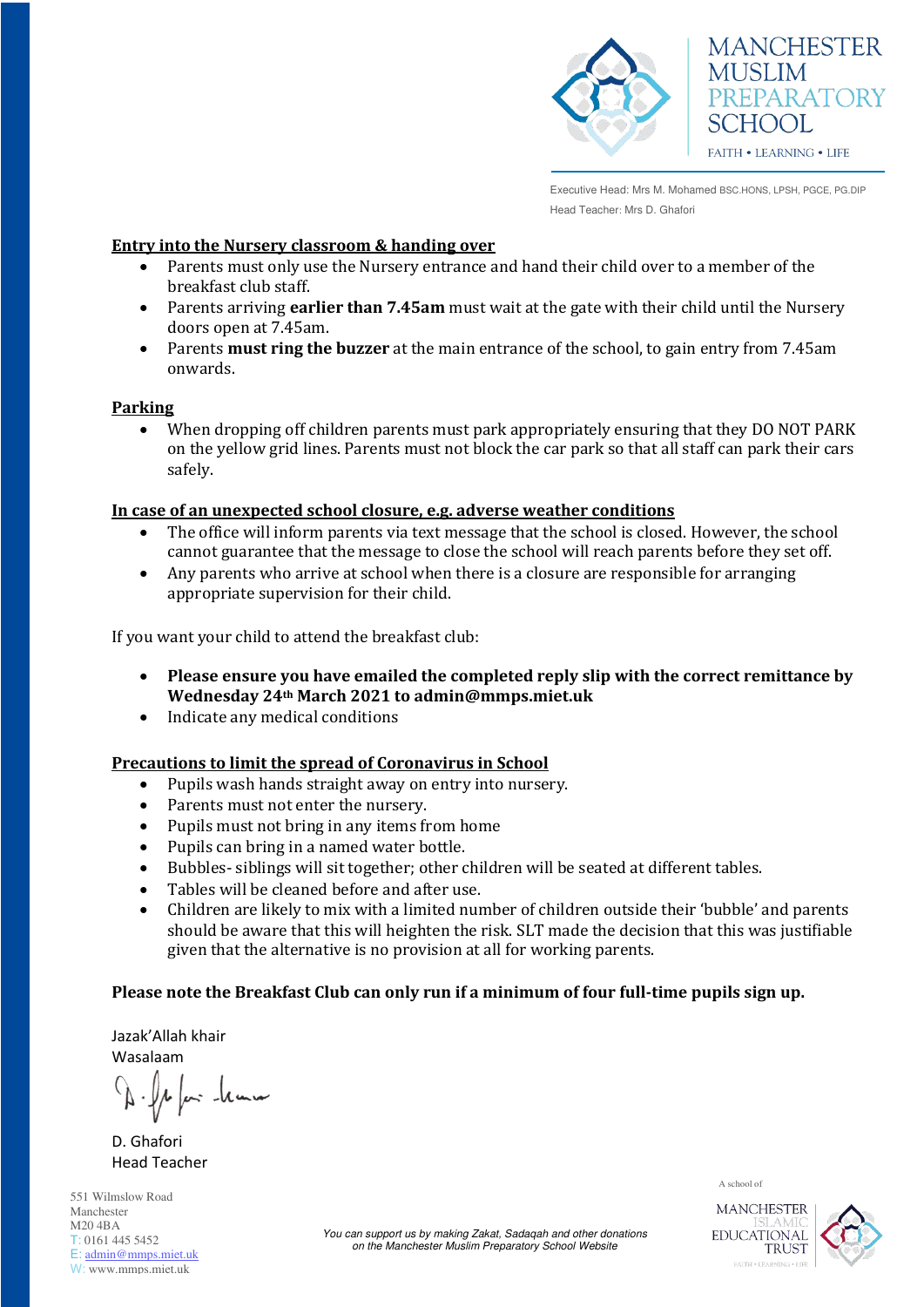

**MANCHESTER** 

REPARATORY

**MUSLIM** 

SCHOOL

FAITH . LEARNING . LIFE

## Breakfast club reply slip for Summer Term 1 Tuesday 20th April - Friday 28th May 2021

### **This form must be emailed to admin@mmps.miet.uk by Wednesday 24th March by 12pm**

Please tick the days your child will be attending.

The total number of days for Summer term 1 is 21 days  $x \, \text{E3.50} = \text{E73.50}$  for the total cost.

# **Please note that due to Ramadan the number of days may change, you will be advised of any overpayment or underpayment made.**

If your child will only be attending on certain days during each week, tick the relevant days and complete the table below; each session will cost £3.50 per child.

| <b>Summer</b><br>Term 1 | Monday | Tuesday | Wednesday | Thursday | Friday | Number of<br>sessions<br>per<br>week | Total cost for no<br>@ £3.50<br>of days<br>per session |
|-------------------------|--------|---------|-----------|----------|--------|--------------------------------------|--------------------------------------------------------|
| Child 1                 |        |         |           |          |        |                                      |                                                        |
| Child 2                 |        |         |           |          |        |                                      |                                                        |
| Child 3                 |        |         |           |          |        |                                      |                                                        |
| Total                   |        |         |           |          |        |                                      |                                                        |
| cost                    |        |         |           |          |        |                                      | £                                                      |

Name of child 1 …………………………………………….................Class…………………..

Name of child 2………………………………………………………...Class…………………..

Name of child 3………………………………………………………...Class…………………..

My child…………………………………………………………………………...…………………..

has the following medical conditions ………………………………………………….…………………………………………

 $\Box$  have read and agree with the above terms and conditions.

I have made total payment of  $E$ 



A school of

*You can support us by making Zakat, Sadaqah and other donations on the Manchester Muslim Preparatory School Website*